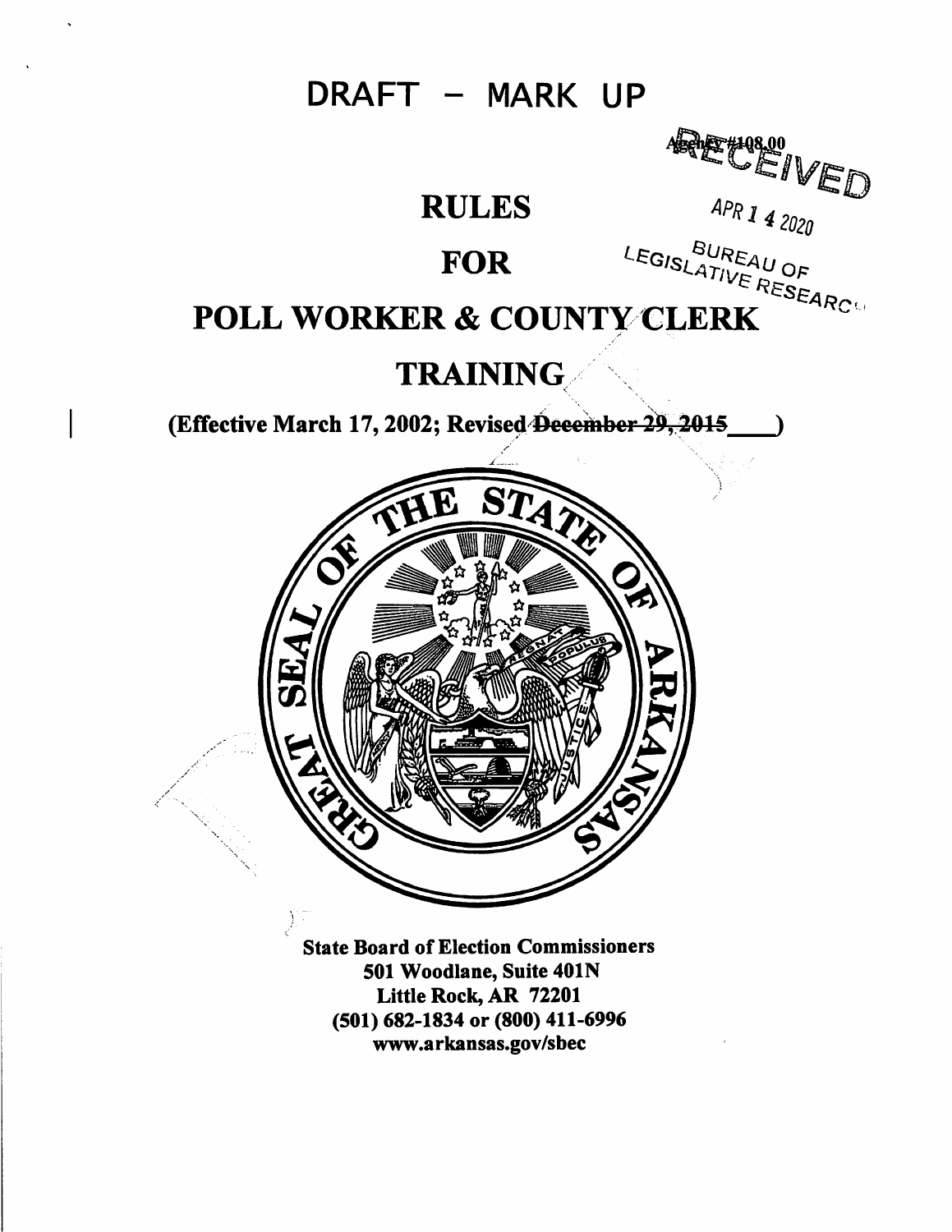## TABLE OF CONTENTS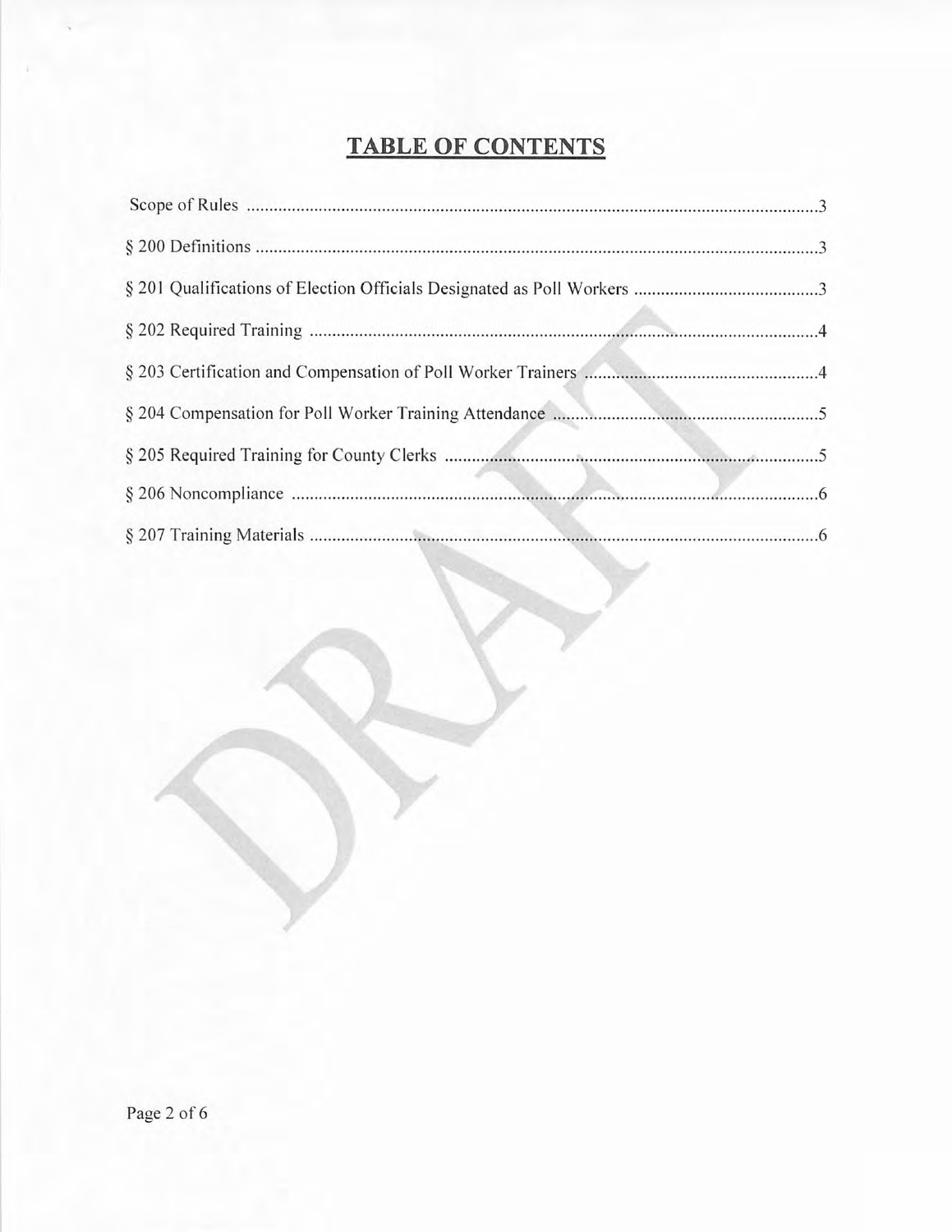#### **Scope of Rules**

These rules will set forth the methods for coordinating training on early voting and election day procedures for poll workers and county clerks in the 75 counties in the state. These rules are in addition to, and not a substitute for, the laws of the State of Arkansas.

#### § 200 Definitions

- (a) Election Official a person who is a member of the county board of election commissioners, a person who performs election coordinator duties, a person who is a poll worker designated by a county board of election commissioners to be an election clerk, election judge, or election sheriff, or a deputy county clerk or a person assigned by a county clerk to conduct early voting.<sup>1</sup>
- (b) Polling Site  $-$  a location selected by the county board of election commissioners where votes are cast. $<sup>2</sup>$ </sup>
- (c) Poll Worker an election official designated by the county board of election commissioners to be an election clerk, election judge, or election sheriff at a polling site.
- (d) Precinct a geographical area the boundaries of which are determined by a county board of election commissioners in order to facilitate voting by the registered voters from that geographical area.
- (e) Primary Election any election held to select the nominees of a political party for election at any general or special election in this state.<sup>3</sup>

#### § 201 Qualifications of Election Officials Designated as Poll Workers

The qualifications<sup>4</sup> determined by the General Assembly<sup>5</sup> of an election official designated by the county board of election commissioners to serve as a poll worker are as follows:

- 1) Must be a qualified elector of this state;
- 2) Must be able to read and write the English language;
- 3) Must be a resident of the a precinct permitted to voter at the polling site in which he or she serves at the time of his or her appointment, unless the county board determines unanimously that it is impossible to obtain qualified poll workers from the precinct, in which case, the poll worker shall be a qualified county resident;
- 4) Must not have been found guilty or pled guilty or nolo contendere to the violation of any election law of this state:
- 5) Must not be a paid employee of any political party;
- 6) Must not be a paid employee of any person running for any office on the county's ballot;

<sup>&</sup>lt;sup>1</sup> A.C.A. § 7-1-101 as amended by Act 1042 of 2015

<sup>&</sup>lt;sup>2</sup> A.C.A. § 7-1-101

 $3 A.C.A. § 7-1-101$ 

 $4 A.C.A. § 7-4-109$ 

 $5$  Art 3, § 10 of the Arkansas Constitution, as amended by Amendment 85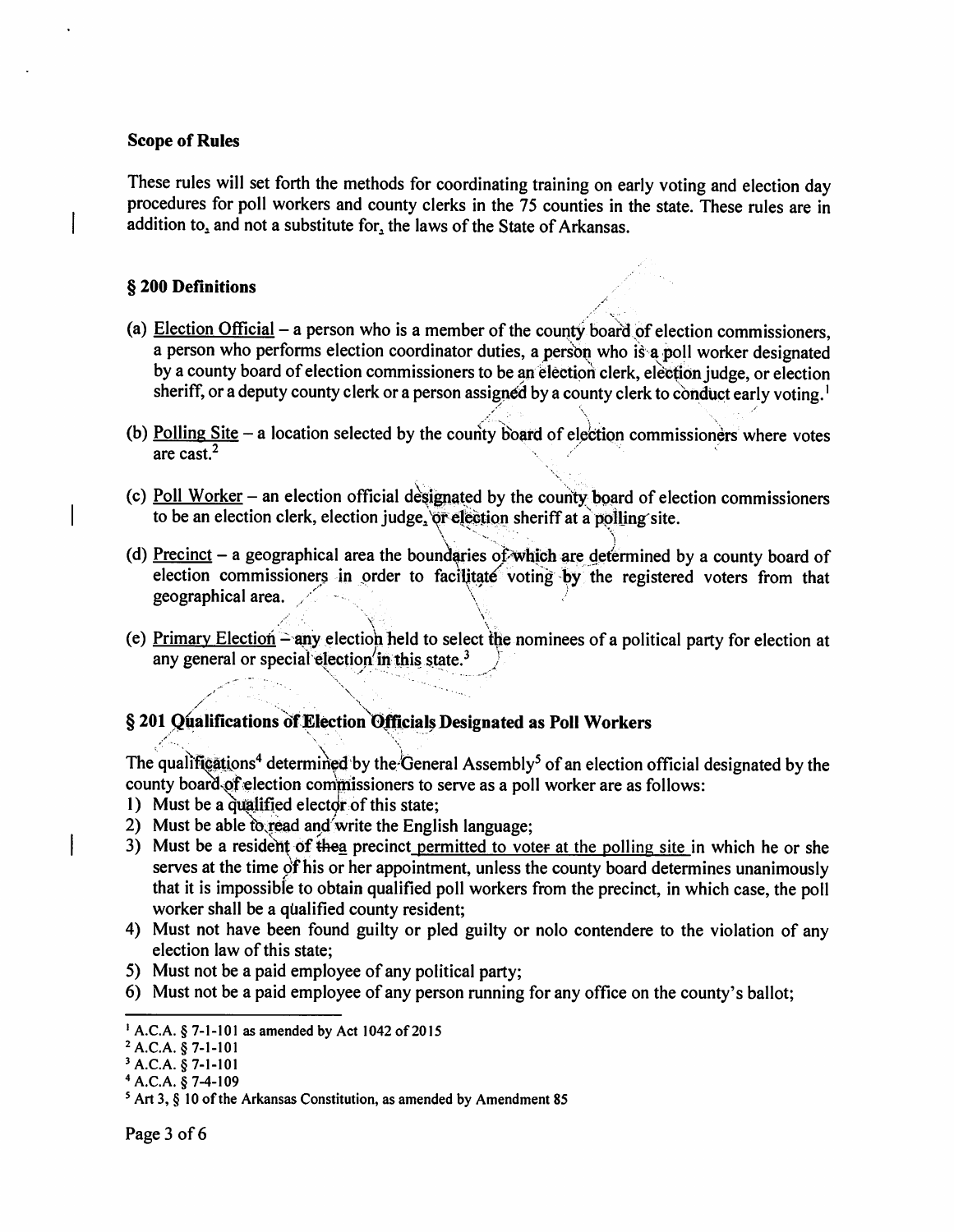- 7) Must not be a candidate for any office to be filled at an election while serving as a poll worker; and
- <u>8)</u> Must not be married to or related within the second degree of consanguinity to any candidate running for office in the current election if objection to the service is made to the county board of election commissioners within ten  $(10)$  calendar days after the posting of the list of officials.
- 8) -Must not be the spouse of a member of the county board of election commissioners if objection to the service is made to the county board of election commissioners within ten (10) calendar days after the posting of the list of officials;
- 9) And Must not be the chairman or the spouse of a chairman of a county political party if objection to the service is made to the county board of election commissioners within ten (10) calendar days after the posting of the list of officials.

#### § 202 Required Training

Each county board of election commissioners shall:

- 1) Designate at least two (2) qualified electors of the county to attend training conducted by the State Board of Election Commissioners before the regularly scheduled preferential primary election for the purpose of being certified by the State Board as poll worker trainers for the county. Each designee shall attend either a comprehensive training program conducted by the State Board of Election Commissioners before the regularly scheduled preferential primary election or an advanced training program conducted by the State Board of Election Commissioners after each regular legislative session. Any designee who has not served as a certified poll worker trainer during the previous two (2) preferential primary and general elections and previously attended the comprehensive training program conducted by the State Board of Election Commissioners must attend the comprehensive training program;
- 2) Ensure that all poll workers at each preferential primary election polling site for a regularly scheduled election attended election training conducted locally by State Board-certified trainers and coordinated by the State Board prior to each regularly scheduled preferential primary election;<sup>6</sup> and
- 3) For all elections following the regularly scheduled primary election. Ensure ensure that at least  $one (1)$  each poll worker at each polling site has attended election training coordinated by the State Board within twelve (12) months prior to the election in which they are serving any regularly scheduled election.<sup>7</sup>

#### § 203 Certification and Compensation of Poll Worker Trainers

Upon successful completion of training conducted by the State Board of Election Commissioners:

 $6$  A.C.A.  $\S$  $\frac{2}{3}$   $\frac{24}{107(b)(2)}$ ; 7-4-109(e)(1)

<sup>&</sup>lt;sup>7</sup> A.C.A. § 7-4-107(b)(2)(C) as amended by Act 966 of 2019.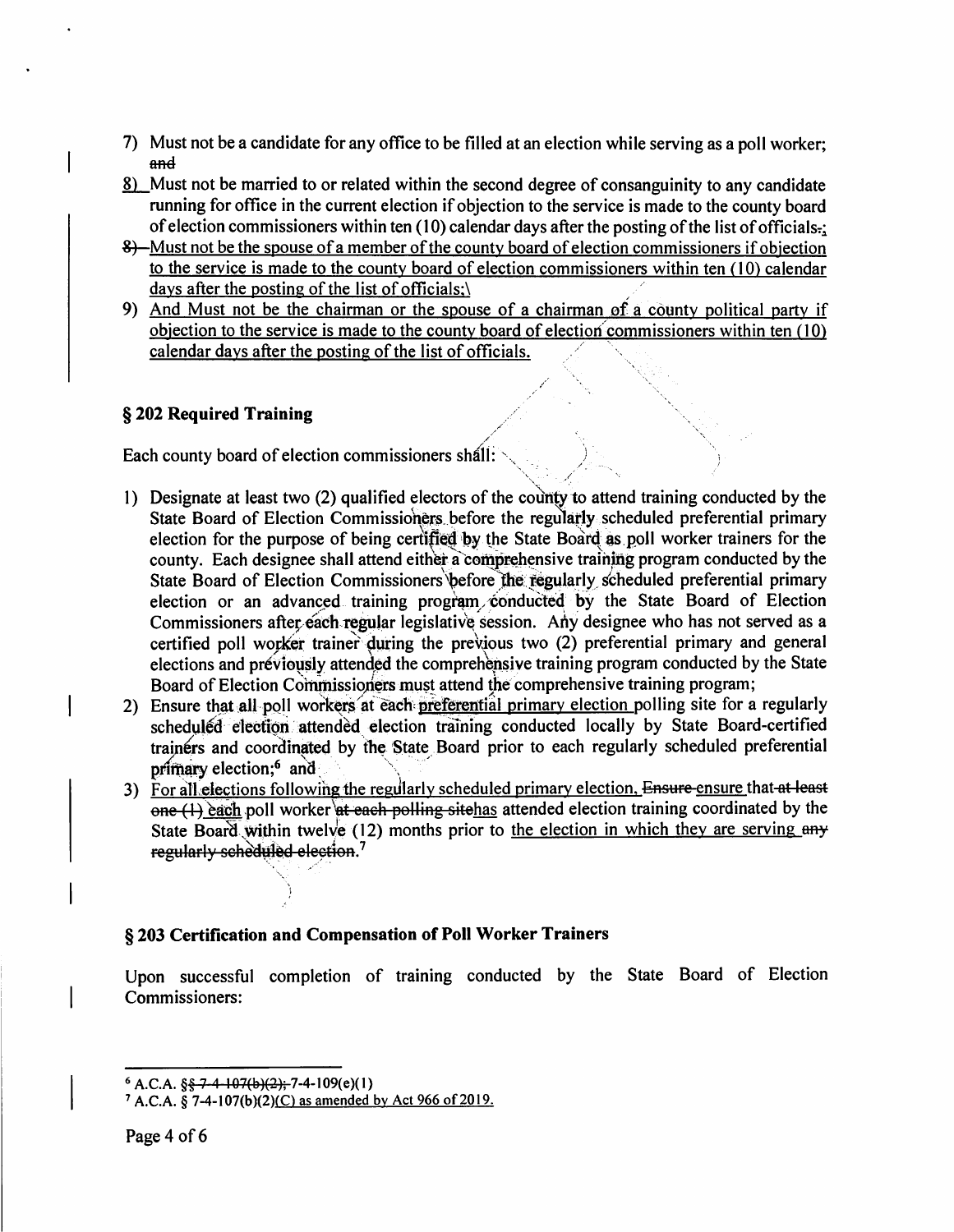- 1) Certification, valid for a period of two (2) years, shall be issued by the State Board to each designated trainee who successfully completes the training program;
- 2) A maximum of two (2) certified trainers per county are eligible to receive \$100 each, plus mileage reimbursement at the rate established for state employees by state travel regulations;
- 3) The two (2) certified trainers per county are eligible to receive an additional \$50 each per training session up to a maximum of two (2) sessions each for conducting poll worker training locally before the preferential primary election; and
- 4) Certified trainers' compensation will be paid by the State Board to the County Treasurer upon receipt of the reporting form approved and provided by the State Board to the county for that purpose.

Certification and compensation of additional county trainers will be considered by the State Board on a case by case basis based upon need and availability of sufficient resources and funding. The compensation of the certified trainers for more than two training sessions will also be considered by the State Board on a case by case basis based upon need and availability of sufficient resources and funding.

Request for additional certified trainers or compensation for additional training sessions in excess of the limitation established in this section must be made in writing and must describe the facts and circumstances that make the additional personnel and funding necessary for the effective training of county trainers.

#### § 204 Compensation for Poll Worker Training Attendance

A poll worker who attends training conducted by a State Board-certified poll worker trainer and who works the preferential primary election immediately following the training is eligible to receive a maximum \$25 additional one-time payment. <sup>8</sup>

A county is eligible to receive compensation for poll worker training attendance up to a maximum of six (6) eligible poll workers per precinct per polling site per preferential primary election.

Poll worker compensation will be paid by the State Board to the County Treasurer upon receipt of suitable supporting documentation from the county, as determined by the State Board.

#### § 205 Required Training for County Clerks

A county clerk or his or her designee shall.

A attend training for poll worker trainers conducted by the State Board of Election Commissioners before the regularly scheduled preferential primary election. Each county clerk or designee shall attend either a comprehensive training program conducted by the State Board of Election Commissioners before the regularly scheduled preferential primary election or an advanced

 $8 A.C.A. § 7-4-109(e)(2)$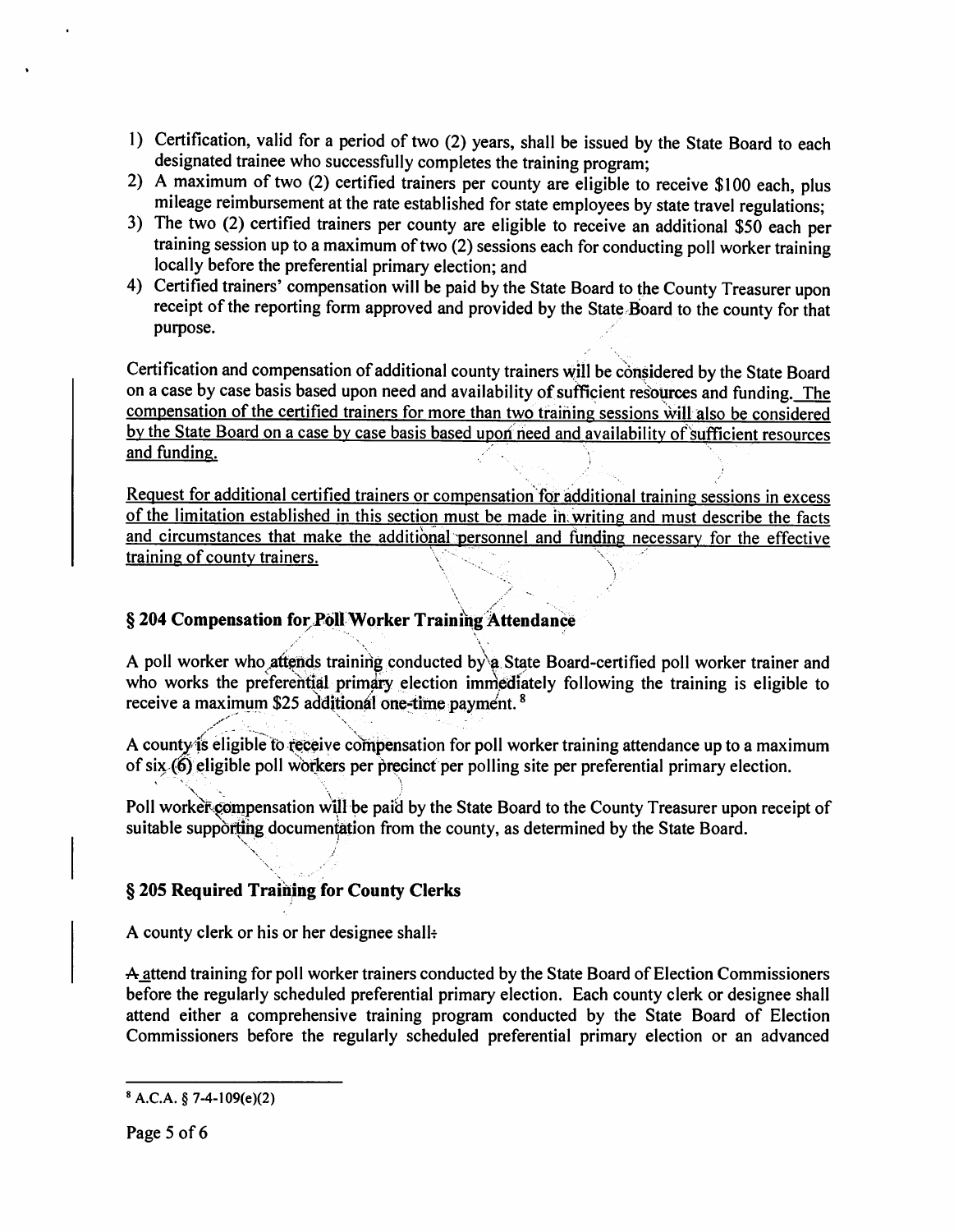training program conducted by the State Board of Election Commissioners after each regular legislative session.

Advanced training will be made available if the Director of the State Board determines that, based on the amount of changes in law and procedure from the previous election cycle, an advanced training program is appropriate for experienced County Clerks. Advanced trainings are to only be utilized for clerks or designees who are unable to attend the comprehensive training and may be conducted remotely. Advanced trainings may not necessarily include a detailed review of all basic laws and procedures which are unchanged from the previous two election-cycles but will address all aspects of the duties of the county clerk's office in conducting an election.

Any county clerk or designee who has not served as an election official during the previous two (2) preferential primary and general elections and previously attended the comprehensive training program conducted by the State Board of Election Commissioners must attend the comprehensive training program.

County clerks or clerk designees who attend training under this section are eligible to receive mileage reimbursement at the rate established for state employees by state travel regulations and are not eligible to receive any additional compensation; and

Any reimbursement will be paid by the State Board to the County Treasurer upon receipt of the reporting form approved and provided by the State Board to the county for that purpose.

#### § 206 Noncompliance

The State Board may withhold funding for poll worker and county clerk training attendance from any county that fails to comply with the rules and guidelines developed by the State Board for the administration of poll worker training, until all requirements are met to the satisfaction of the State Board.  $9$ .

#### § 207 Training Materials

The State Board of Election Commissioners will provide training materials for local poll worker training to each of the seventy-five (75) counties.

Poll worker training shall be conducted only by State Board-certified trainers. Trainers are required to use using materials provided by the State Board. This requirement includes the presentation of all multi-media provided by the State Board.

Any exception to the requirements of this section must be by prior written request to the State Board with prior written approval by the State Board. Approval by the State Board is not required for materials related to voting system training or supplemental procedures not addressed by materials provided by the State Board.

 $9$  A.C.A. § 7-7-201(b)(3)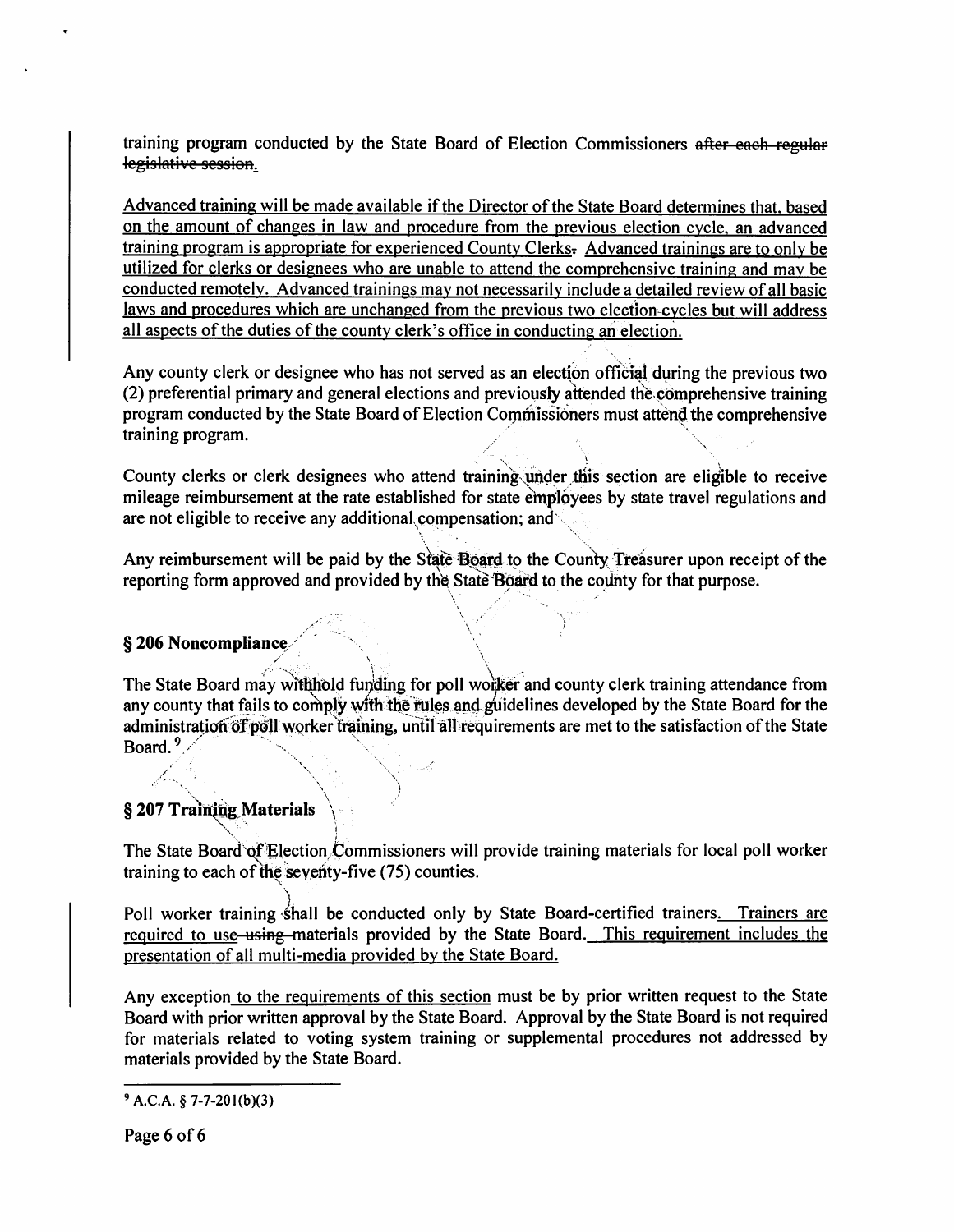**Stricken language would be deleted from and underlined language would be added to present law. Act 258 of the Regular Session** 

| $\mathbf{1}$ | <b>State of Arkansas</b><br>A Bill                                          |                        |
|--------------|-----------------------------------------------------------------------------|------------------------|
| 2            | 92nd General Assembly                                                       |                        |
| 3            | Regular Session, 2019                                                       | <b>HOUSE BILL 1426</b> |
| 4            |                                                                             |                        |
| 5            | By: Representative M. Gray                                                  |                        |
| 6            | By: Senator J. Sturch                                                       |                        |
| 7<br>8       | For An Act To Be Entitled                                                   |                        |
| 9            | AN ACT TO AMEND THE LAW CONCERNING SERVICE AS A POLL                        |                        |
| 10           | WORKER; TO PREVENT CONFLICTS OF INTEREST IN                                 |                        |
| 11           | ELECTIONS; AND FOR OTHER PURPOSES.                                          |                        |
| 12           |                                                                             |                        |
| 13           |                                                                             |                        |
| 14           | <b>Subtitle</b>                                                             |                        |
| 15           | TO AMEND THE LAW CONCERNING SERVICE AS A                                    |                        |
| 16           | POLL WORKER; AND TO PREVENT CONFLICTS OF                                    |                        |
| 17           | INTEREST IN ELECTIONS.                                                      |                        |
| 18           |                                                                             |                        |
| 19           |                                                                             |                        |
| 20           | BE IT ENACTED BY THE GENERAL ASSEMBLY OF THE STATE OF ARKANSAS:             |                        |
| 21           |                                                                             |                        |
| 22           | SECTION 1. Arkansas Code § 7-5-202(a)(2), concerning service as an          |                        |
| 23           | election official, deputy county clerk, or additional deputy, is amended to |                        |
| 24           | read as follows:                                                            |                        |
| 25           | A person shall not serve as an election official, deputy<br>(2)             |                        |
| 26           | county clerk, or additional deputy if:                                      |                        |
| 27           | The person is married:<br>(A)                                               |                        |
| 28           | Married to or related within the second degree<br>(i)                       |                        |
| 29           | of consanguinity to a candidate running for office in the election; and     |                        |
| 30           | The spouse of a member of a county board of<br>(ii)                         |                        |
| 31           | election commissioners; or                                                  |                        |
| 32           | (iii) A county party chairman or his or her spouse;                         |                        |
| 33<br>34     | and<br>Another person makes an objection to his or her<br>(B)               |                        |
| 35           | service to the county board of election commissioners within ten (10)       |                        |
| 36           | calendar days after posting the list of officials.                          | APPROVED: 2/28/19      |

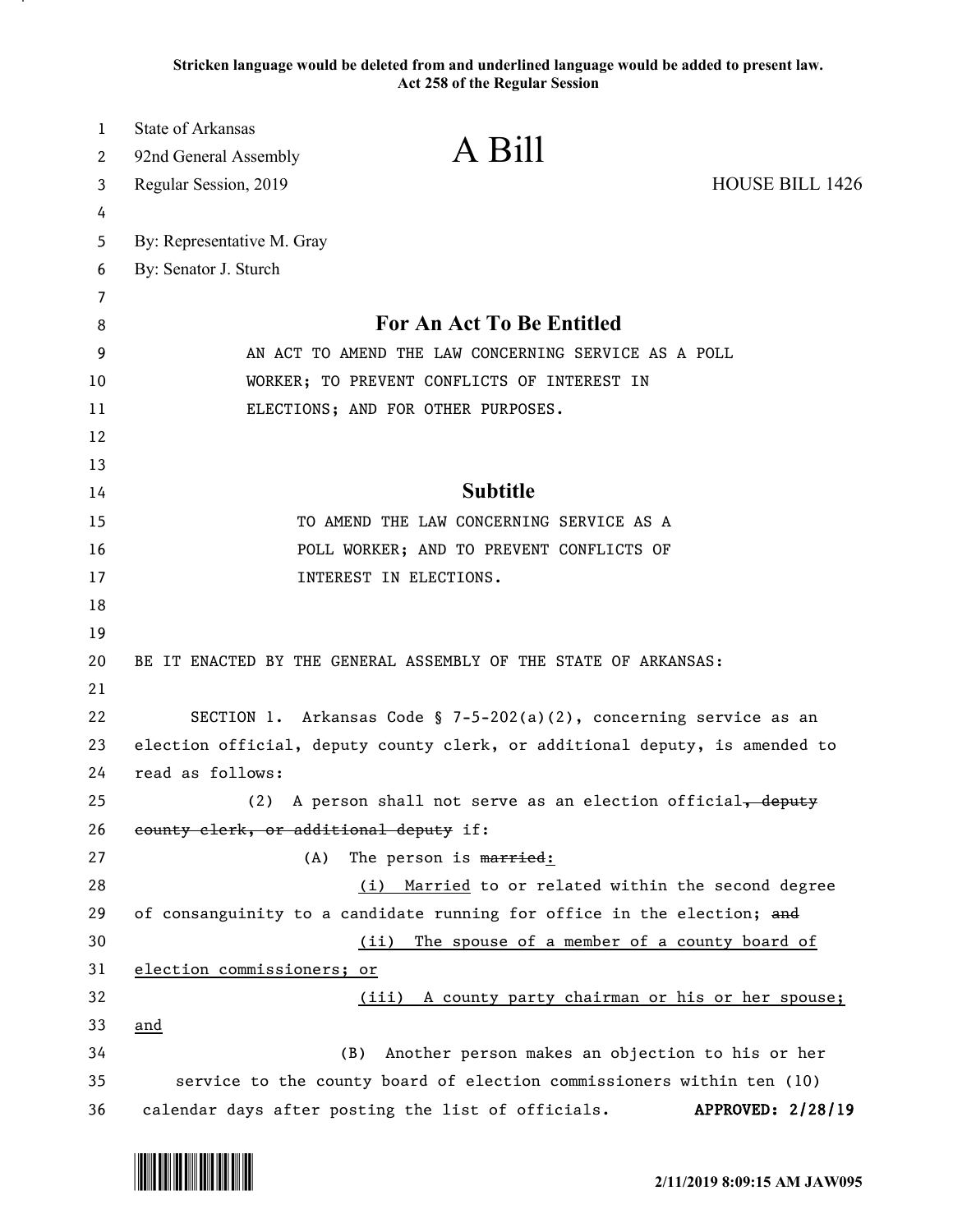**Stricken language would be deleted from and underlined language would be added to present law. Act 966 of the Regular Session** 

| 1  | State of Arkansas<br>As Engrossed: H3/28/19 H3/29/19                       |
|----|----------------------------------------------------------------------------|
| 2  | $A$ Bill<br>92nd General Assembly                                          |
| 3  | <b>HOUSE BILL 1666</b><br>Regular Session, 2019                            |
| 4  |                                                                            |
| 5  | By: Representative Brown                                                   |
| 6  | By: Senator T. Garner                                                      |
| 7  |                                                                            |
| 8  | For An Act To Be Entitled                                                  |
| 9  | AN ACT TO AMEND THE LAW CONCERNING ELECTION                                |
| 10 | ADMINISTRATION AND PROCEDURES; TO AMEND THE LAW                            |
| 11 | CONCERNING DUAL OFFICE HOLDING; AND FOR OTHER                              |
| 12 | PURPOSES.                                                                  |
| 13 |                                                                            |
| 14 |                                                                            |
| 15 | <b>Subtitle</b>                                                            |
| 16 | TO AMEND THE LAW CONCERNING ELECTION                                       |
| 17 | ADMINISTRATION AND PROCEDURES; AND TO                                      |
| 18 | AMEND THE LAW CONCERNING DUAL OFFICE                                       |
| 19 | HOLDING.                                                                   |
| 20 |                                                                            |
| 21 |                                                                            |
| 22 | BE IT ENACTED BY THE GENERAL ASSEMBLY OF THE STATE OF ARKANSAS:            |
| 23 |                                                                            |
| 24 | SECTION 1. Arkansas Code § 7-4-102(a)(1), concerning the dates for         |
| 25 | election of county boards of election commissioners, is amended to read as |
| 26 | follows:                                                                   |
| 27 | (a)(1) $(A)$ In January of each odd-numbered year following the election   |
| 28 | of county committee officers, members of the county board of election      |
| 29 | commissioners shall be elected by their respective county committees.      |
| 30 | (B) A chair or secretary of a county political party shall                 |
| 31 | not serve as a member of the county board of election commissioners.       |
| 32 | SECTION 2. Arkansas Code § 7-4-107 is amended to read as follows:          |
| 33 | 7-4-107. Duties of county board of election commissioners - Ballot         |
| 34 | boxes - Voting booths - Appointment of election officers.                  |
| 35 | The county board of election commissioners shall proceed to<br>(a)         |
| 36 | establish and allocate:                                                    |

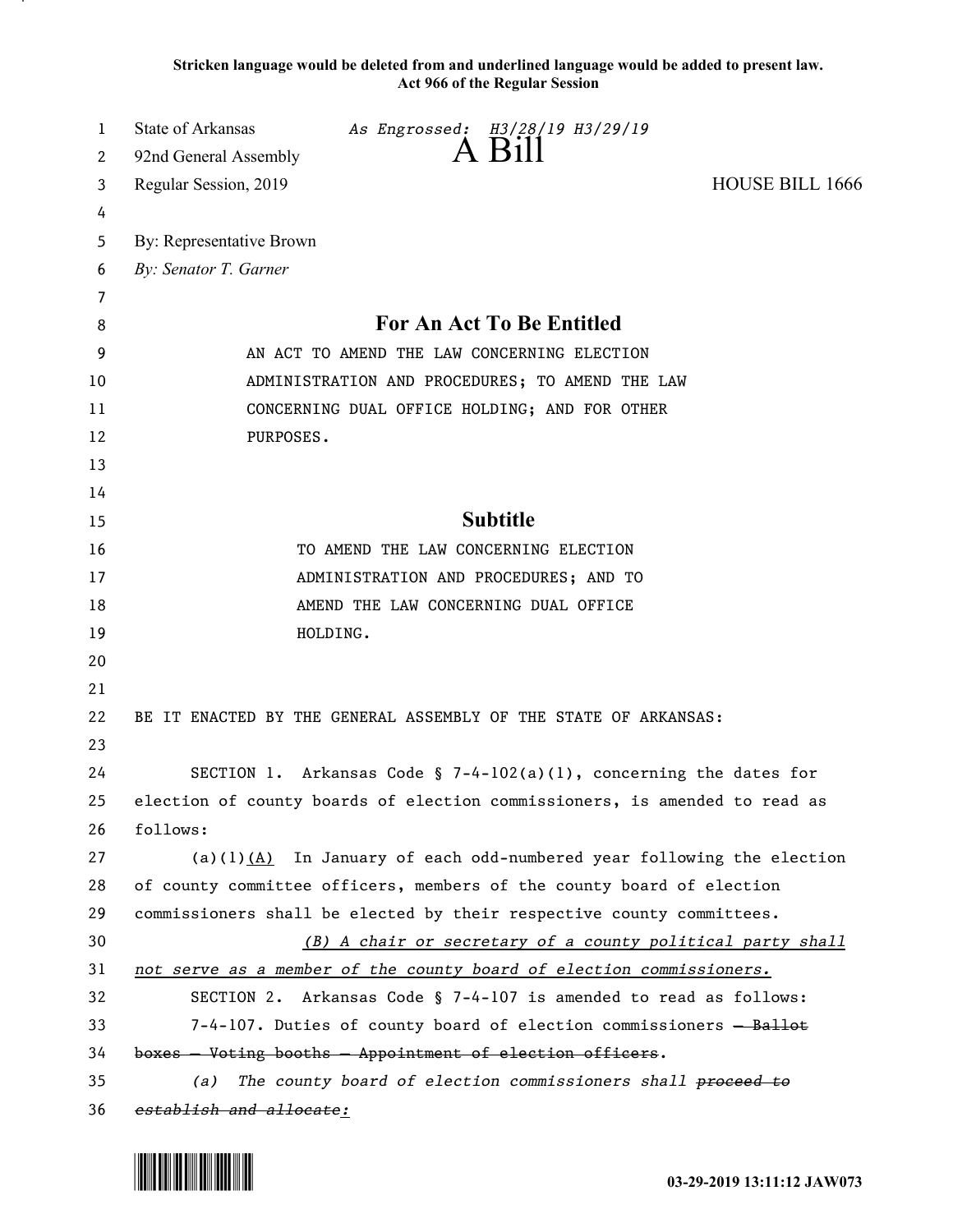| 1  | (1) Ensure compliance with all legal requirements relating to                  |
|----|--------------------------------------------------------------------------------|
| 2  | the conduct of elections;                                                      |
| 3  | Exercise its duties consistently with the training and<br>(2)                  |
| 4  | materials provided by the State Board of Election Commissioners;               |
| 5  | (3) Allocate a sufficient number of secure ballot boxes in each                |
| 6  | precinct or if voting is conducted using pre-printed paper ballots for each    |
| 7  | polling site. The county board of election commissioners shall appoint based   |
| 8  | on the number of votes cast at that polling site in the immediately            |
| 9  | preceding:                                                                     |
| 10 | Preferential primary election or general election if<br>(A)                    |
| 11 | the election for which the secure ballot boxes are prepared is a preferential  |
| 12 | primary election or general election; and                                      |
| 13 | (B) Special election if the election for which the secure                      |
| 14 | ballot boxes are prepared is a special election;                               |
| 15 | (4) Allocate sufficient components of a voting system approved                 |
| 16 | for use under § 7-5-301 for each polling site based on the number of votes     |
| 17 | cast at that polling site in the immediately preceding:<br>(A)                 |
| 18 | Preferential primary election or general election if the election for which    |
| 19 | the components are prepared is a preferential primary election or general      |
| 20 | election; and                                                                  |
| 21 | (B) Special election if the election for which the                             |
| 22 | components are prepared is a special election; and                             |
| 23 | (5) Appoint the requisite number of election officials at each                 |
| 24 | site where voters present themselves to vote to ensure that there is a         |
| 25 | sufficient number of election officials at each site, based upon the votes in  |
| 26 | the immediately preceding comparable election.                                 |
| 27 | (b)(1) It shall be the duty of the The county board of election                |
| 28 | commissioners $\pm$ o shall select and appoint a sufficient number of election |
| 29 | officials for each polling site as provided by subsection (a) of this section  |
| 30 | and to perform the other duties prescribed not less than twenty (20) days      |
| 31 | preceding an election.                                                         |
| 32 | $(2)$ (A) Each polling site shall have a minimum of two (2)                    |
| 33 | election clerks, one (1) election judge, and one (1) election sheriff. For a   |
| 34 | regularly scheduled election, all                                              |
| 35 | The election judge shall serve as the poll supervisor.<br>(B)                  |
| 36 | $(C)(i)$ All election officials at a polling site shall have                   |
|    |                                                                                |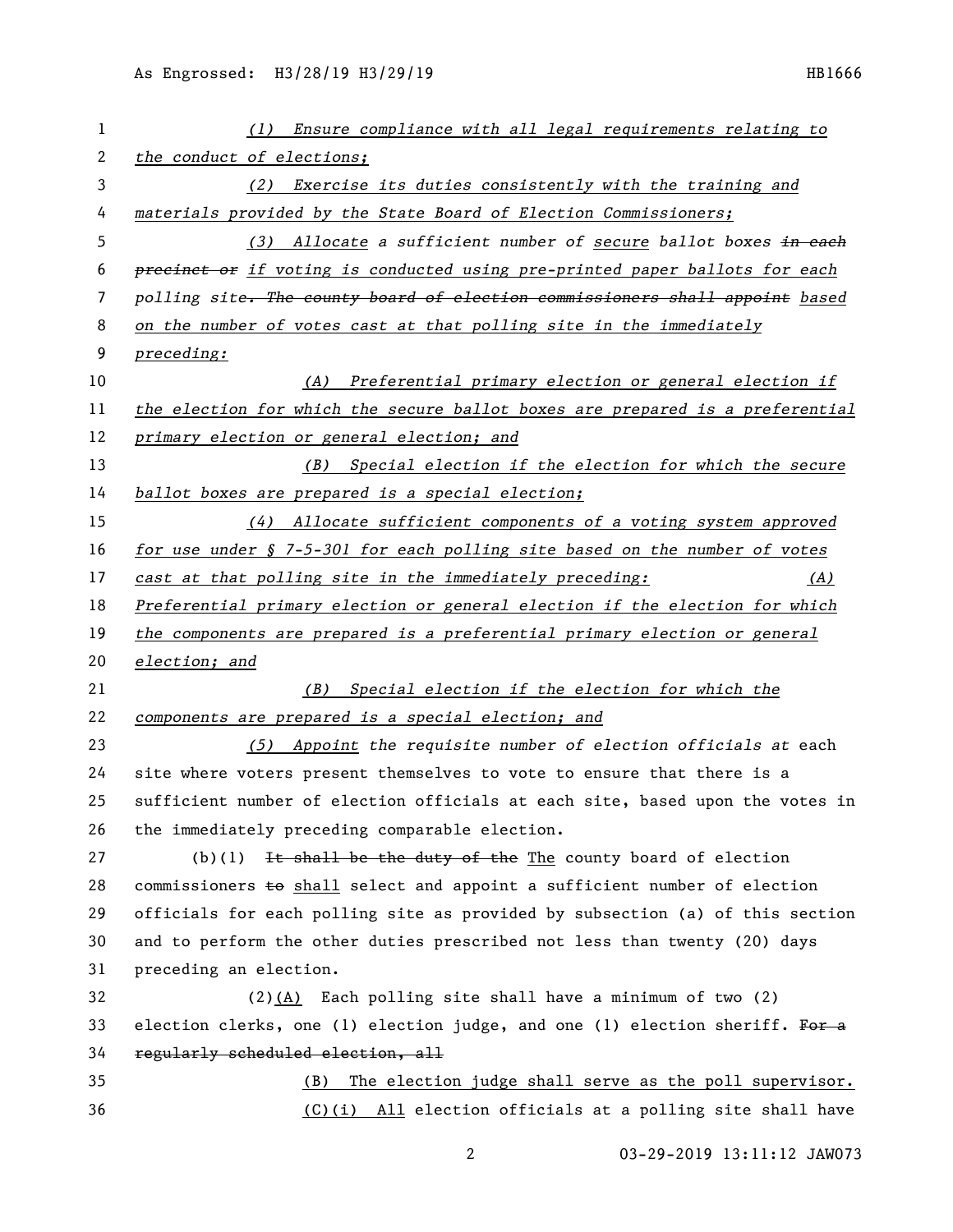As Engrossed: H3/28/19 H3/29/19 **HB1666** 

1 completed training under § 7-4-109, and at least one (1) election official at a polling site shall have attended election training coordinated by the State Board of Election Commissioners within twelve (12) months prior to the *election within the twelve (12) months before the election. (ii)* The minority party election commissioner shall have the option to designate a number of election officials equal to one (1) less than the majority of election officials at each polling site, with a minimum of two (2) election officials at each polling site. *(iii)* In the event that the county party representatives on the county board of election commissioners fail to agree upon any election official to fill an election post allotted to the respective party twenty (20) days before the election, the county board of election commissioners shall appoint the remaining election officials. (c) The county board of election commissioners shall certify to the county court the per diem of election officials and the mileage of the election official carrying the returns to the county election commissioners' 17 office for allowance.  $\left\{\frac{d}{dt}\right\}$  The county board of election commissioners may permit election officials to work half-day or split shifts at the polls at any election so long as the requisite number of election officials is always present. SECTION 3. Arkansas Code § 7-4-108 is amended to read as follows: 23 7-4-108. Absence of election officials — Filling vacancy. 24 (a) If any election official shall be is absent at the time fixed for 25 the opening of the polls, then the other election officials shall appoint some person or persons having the qualifications prescribed by this act for election officials to supply the vacancy; and if all of the officials shall be absent, then the voters present shall elect as election officials persons having the required qualifications. The county board of election commissioners shall be notified of any vacancies and substitutions of 31 election officials. the election judge shall immediately notify the county board of election commissioners of the vacancy. (b) If the county board of election commissioners does not timely appoint a new election official, and less than three (3) election officials are present at the opening of the polls, the election judge present shall appoint one (1) or more qualified persons to act as an election official

3 03-29-2019 13:11:12 JAW073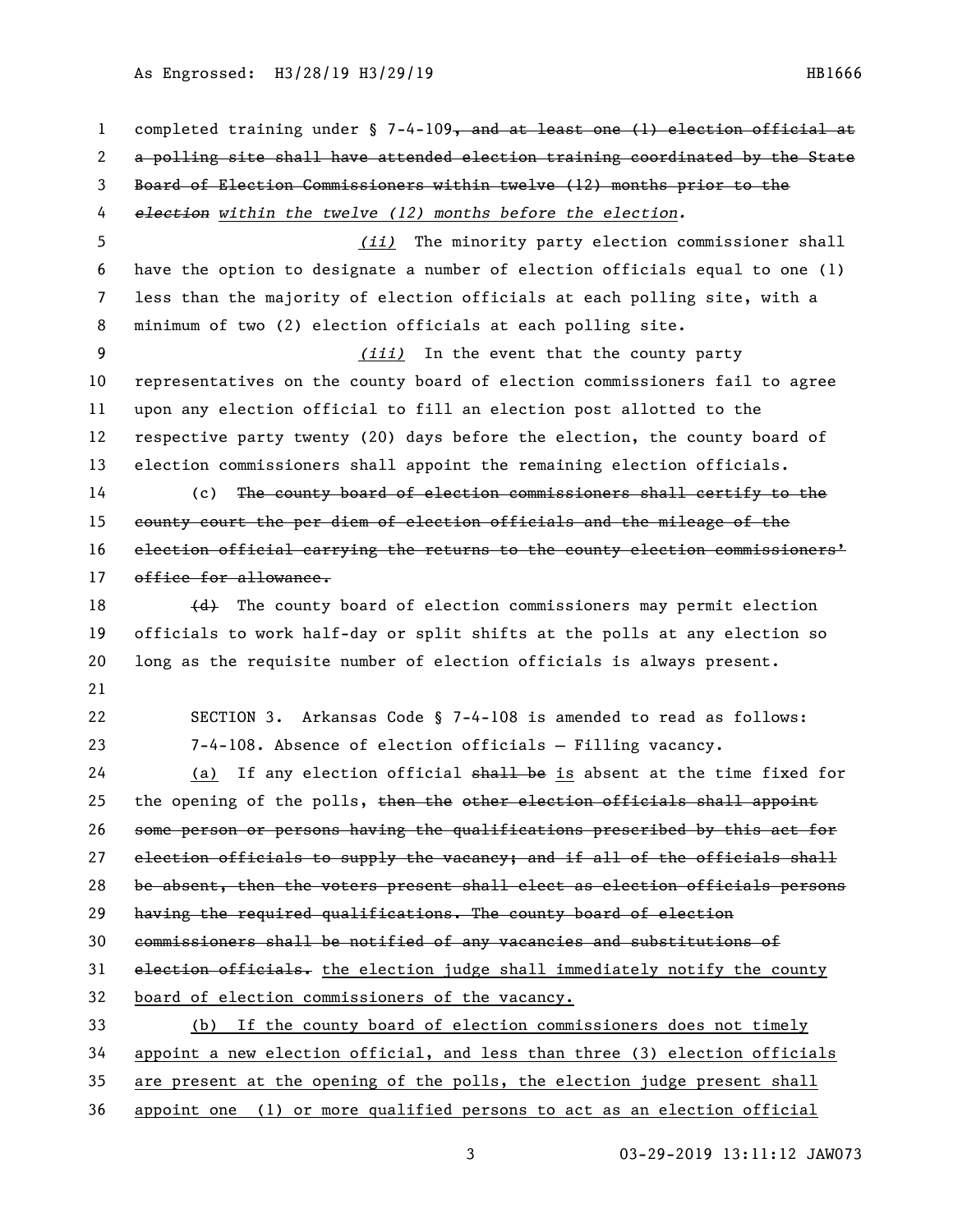As Engrossed: H3/28/19 H3/29/19 HB1666

| 1  | until the county board of election commissioners appoints a new election      |
|----|-------------------------------------------------------------------------------|
| 2  | official.                                                                     |
| 3  | $(c)(1)$ Except as provided in subdivision $(c)(2)$ , upon notification of    |
| 4  | the absent election official, at least one (1) member of the county board of  |
| 5  | election commissioners shall respond to the polling site and assist with the  |
| 6  | election until the new election official is appointed.                        |
| 7  | $(2)$ If all three $(3)$ of the members of the county board of                |
| 8  | election commissioners are assisting at other polling sites and the election  |
| 9  | judge does not timely appoint a qualified person, the other election          |
| 10 | officials present at the polling site shall appoint a qualified person to act |
| 11 | as an election official until the county board of election commissioners      |
| 12 | appoints a new election official.                                             |
| 13 |                                                                               |
| 14 | SECTION 4. Arkansas Code $\S$ 7-4-115 is amended to read as follows:          |
| 15 | 7-4-115. Legislative intent.                                                  |
| 16 | Due to the recent United States Eighth Circuit Court of Appeals ruling        |
| 17 | in Jones v. Conway County, Arkansas, 143 F.3d 417 (8th Cir. 1998), the status |
| 18 | of county election commissioners as either county officials or state          |
| 19 | officials has become unclear. Because of this lack of clarity, there has been |
| 20 | much confusion as to whether or not county election commissioners should have |
| 21 | been or currently are immune from suit under the state's policy of tort       |
| 22 | immunity. It is the intent of the General Assembly to clarify the official    |
| 23 | status of county election commissioners. Prior to July 30, 1999, county       |
| 24 | election commissioners were state officials and, as such, were immune from    |
| 25 | suit pursuant to Arkansas Constitution, Article 5, § 20, and § 19-10-305.     |
| 26 | Upon July 30, 1999, county election commissioners are hereby deemed to be     |
| 27 | county officials and are immune from suit pursuant to $\S$ 21-9-301.          |
| 28 |                                                                               |
| 29 | SECTION 6. Arkansas Code § 7-5-515(a), concerning preparation of              |
| 30 | voting machines, is amended to read as follows:                               |
| 31 | Immediately upon the proper certification of candidates and<br>(a)            |
| 32 | questions, the county board of election commissioners shall oversee           |
| 33 | programming of the election, proof the ballots, prepare the voting machines,  |
| 34 | oversee their programming, and test and adjust the voting machines for the    |
| 35 | election.                                                                     |
| 36 |                                                                               |
|    |                                                                               |